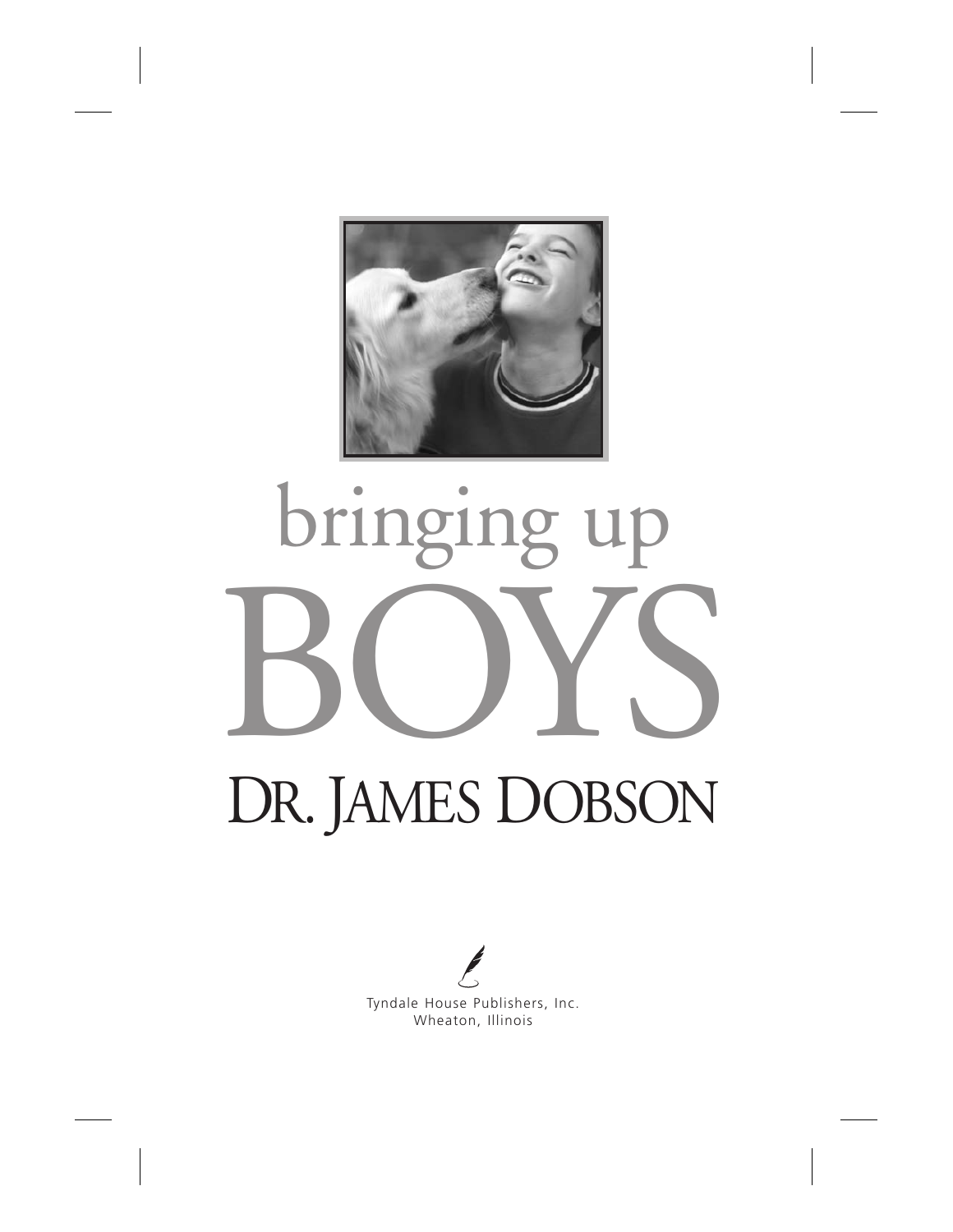Visit Tyndale's exciting Web site at www.tyndale.com

TYNDALE is a registered trademark of Tyndale House Publishers, Inc.

Tyndale's quill logo is a trademark of Tyndale House Publishers, Inc.

Copyright © 2001 by James Dobson, Inc. All rights reserved.

Cover photograph by Brian MacDonald

Photo of Dr. Dobson and his son, Ryan, by Ron Van Tongeren

Photographs copyright © 2001 Tyndale House Publishers. All rights reserved.

Edited by Lisa A. Jackson

Designed by Julie Chen

Unless otherwise indicated, all Scripture quotations are taken from the Holy Bible, New International Version®. NIV®. Copyright © 1973, 1978, 1984 by International Bible Society. Used by permission of Zondervan Publishing House. All rights reserved.

Scripture quotations marked "NKJV" are taken from the New King James Version. Copyright © 1979, 1980, 1982 by Thomas Nelson, Inc. Used by permission. All rights reserved.

Scripture quotations marked KJV are taken from the Holy Bible, King James Version.

#### Library of Congress Cataloging-in-Publication Data

Dobson, James C., date. Bringing up boys / by James C. Dobson p. cm. Includes bibliographical references. ISBN 0-8423-5266-X (hc) ISBN 1-4143-0450-1 (sc) 1. Parenting-Religious aspects-Christianity. 2. Boys-Religious life. I. Title. BV4529.D63 2001 248.8'45-dc21 2001003777

Printed in the United States of America

11 10 09 08 07 06 05  $11$   $10$   $9$   $8$   $7$   $6$   $5$   $4$   $3$   $2$   $1$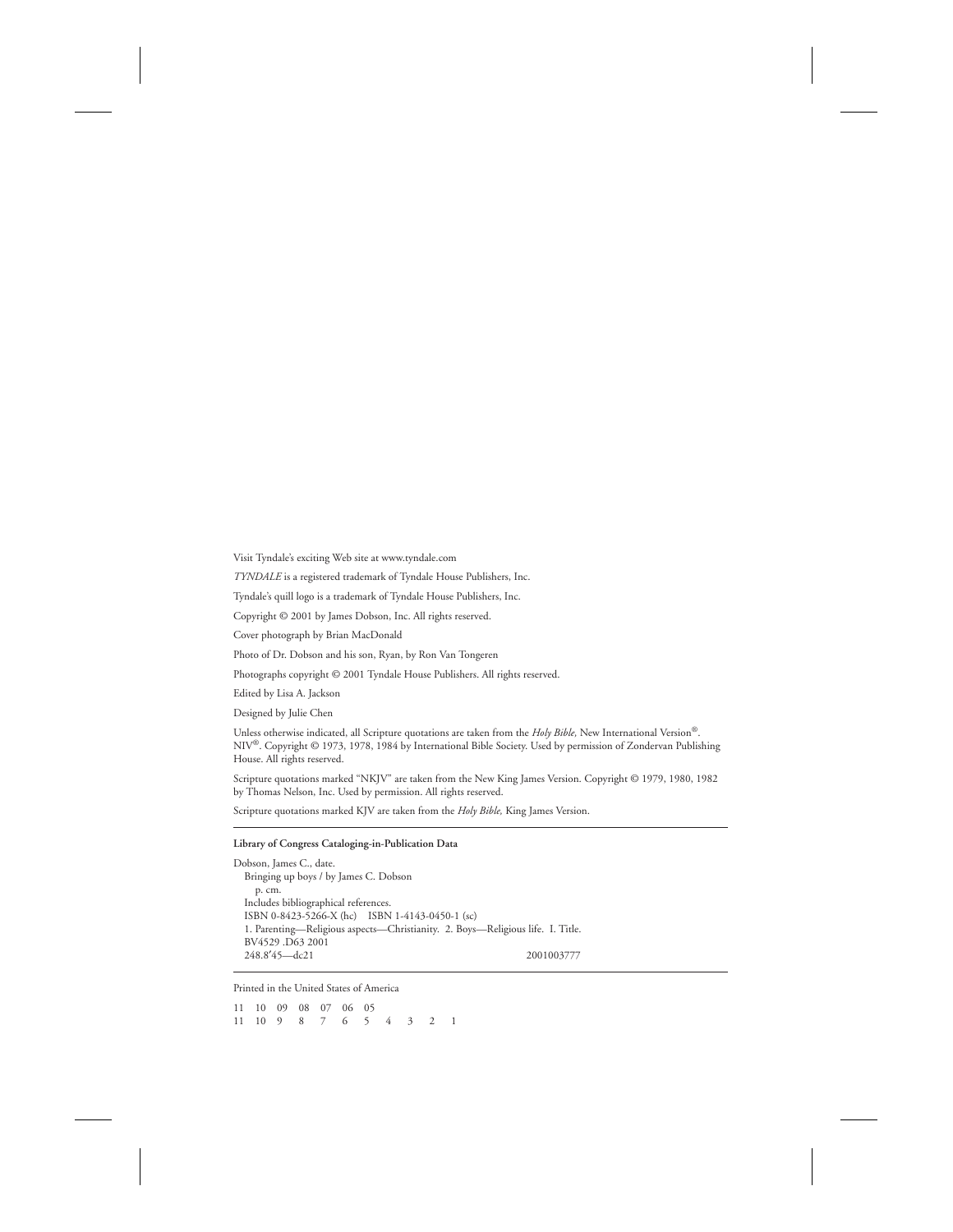# The Wonderful World of Boys

# C H A P T E R 1

GREETINGS TO ALL the men and women out there who are blessed to be called parents. There is no greater privilege in living than bringing a tiny new human being into the world and then trying to raise him or her properly during the next eighteen years. Doing that job right requires all the intelligence, wisdom, and determination you will be able to muster from day to day. And for parents whose family includes one or more boys, the greatest challenge may be just keeping them alive through childhood and adolescence.

We have a delightful four-year-old youngster in our family named Jeffrey who is "all boy." One day last week, his parents and grandparents were talking in the family room when they realized that the child hadn't been seen in the past few minutes. They quickly searched from room to room, but he was nowhere to be found. Four adults scurried throughout the neighborhood calling, "Jeffrey? Jeffrey!" No answer. The kid had simply disappeared. Panic gripped the family as terrible possibilities loomed before them. Had he been kidnapped? Did he wander away? Was he in mortal danger? Everyone muttered a prayer while running from place to place. After about fifteen minutes of sheer terror, someone suggested they call 911. As they reentered the house, the boy jumped out and said, "Hey!" to his grandfather. Little Jeffrey, bless his heart, had been hiding under the bed while chaos swirled around him. It was his idea of a joke. He honestly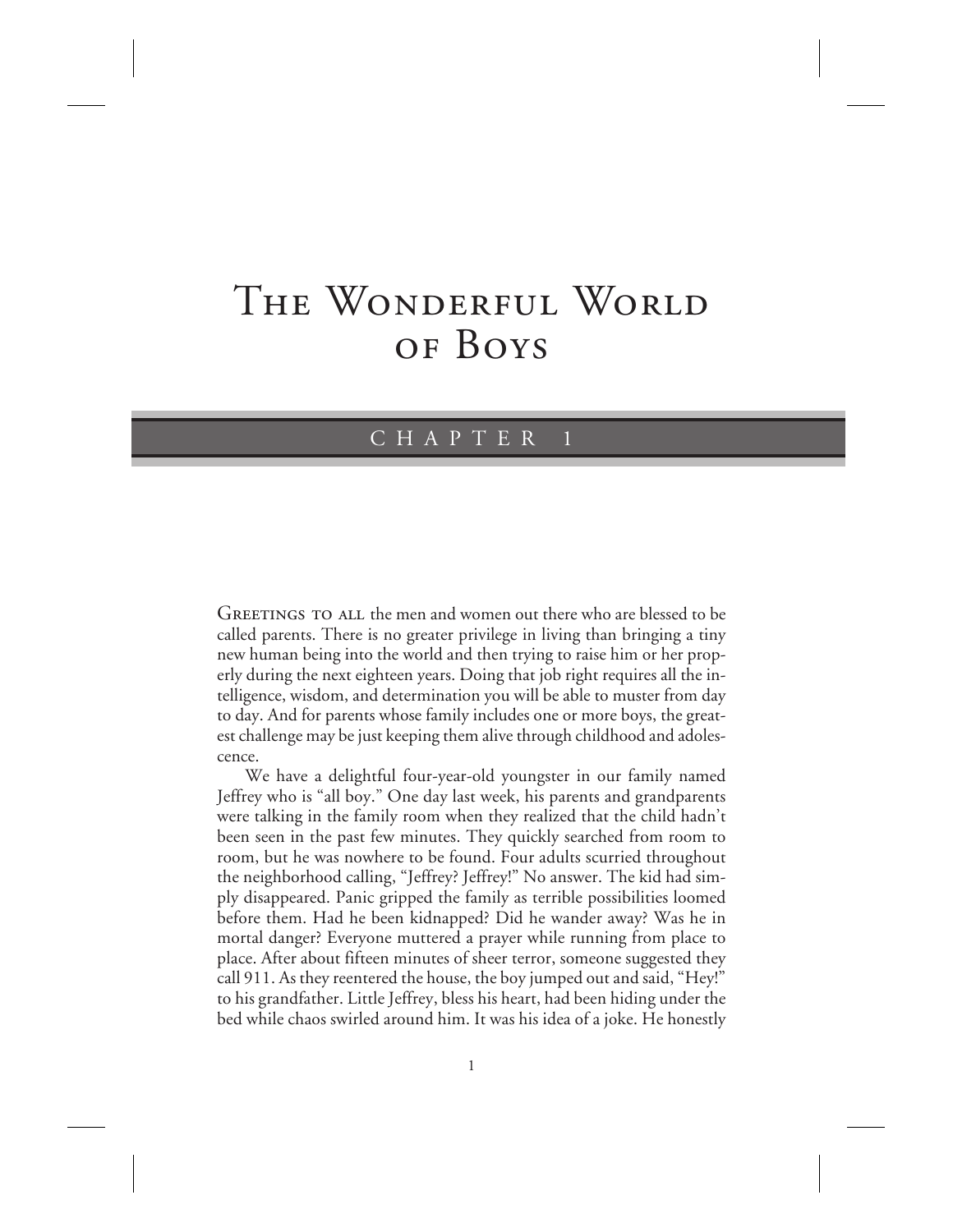thought everyone else would think it was funny too. He was shocked to learn that four big people were very angry at him.

Jeffrey is not a bad or rebellious kid. He is just a boy. And in case you haven't noticed, boys are different from girls. That fact was never in question for previous generations. They knew intuitively that each sex was a breed apart and that boys were typically the more unpredictable of the two. Haven't you heard your parents and grandparents say with a smile, "Girls are made out of sugar and spice and everything nice, but boys are made of snakes and snails and puppy-dog tails"? It was said tongue-incheek, but people of all ages thought it was based on fact. "Boys will be boys," they said knowingly. They were right.

Boys are usually (but not always) tougher to raise than their sisters are. Girls can be difficult to handle too, but there is something especially challenging about boys. Although individual temperaments vary, boys are designed to be more assertive, audacious, and excitable than girls are. Psychologist John Rosemond calls them "little aggressive machines."<sup>1</sup> One father referred to his son as "all afterburner and no rudder." These are some of the reasons why Maurice Chevalier never sang, "Thank Heaven for Little Boys." They just don't inspire great sentimentality.

In an article entitled, "What Are Boys Made Of?" reporter Paula Gray Hunker quoted a mother named Meg MacKenzie who said raising her two sons is like living with a tornado. "From the moment that they come home from school, they'll be running around the house, climbing trees outside and making a commotion inside that sounds as if a herd of elephants has moved in upstairs. I'll try to calm them down, but my husband will say, 'This is what boys do. Get used to it.'"

Hunker continued, "Mrs. MacKenzie, the lone female in a household of males, says this tendency [of boys] to leap—and then listen—drives her crazy. 'I can't just tell my boys, "Clean up." If I do, they'll put one or two toys away and assume that the task is done. I've learned that I have to be very, very specific.' She has found that boys do not respond to subtle hints but need requests clearly outlined. 'I'll put a basket of clean laundry on the stairs, and the boys will pass it by twenty times and not once will it occur to them to stop and carry it upstairs,' she says."2

Does that sound familiar? If you host a birthday party for five-yearolds, the boys will probably behave very differently from the girls. One or more of them is likely to throw cake, put his hands in the punch bowl, or mess up the games for the girls. Why are they like this? Some would say their mischievous nature has been learned from the culture. Really? Then why are boys more aggressive in every society around the globe? And why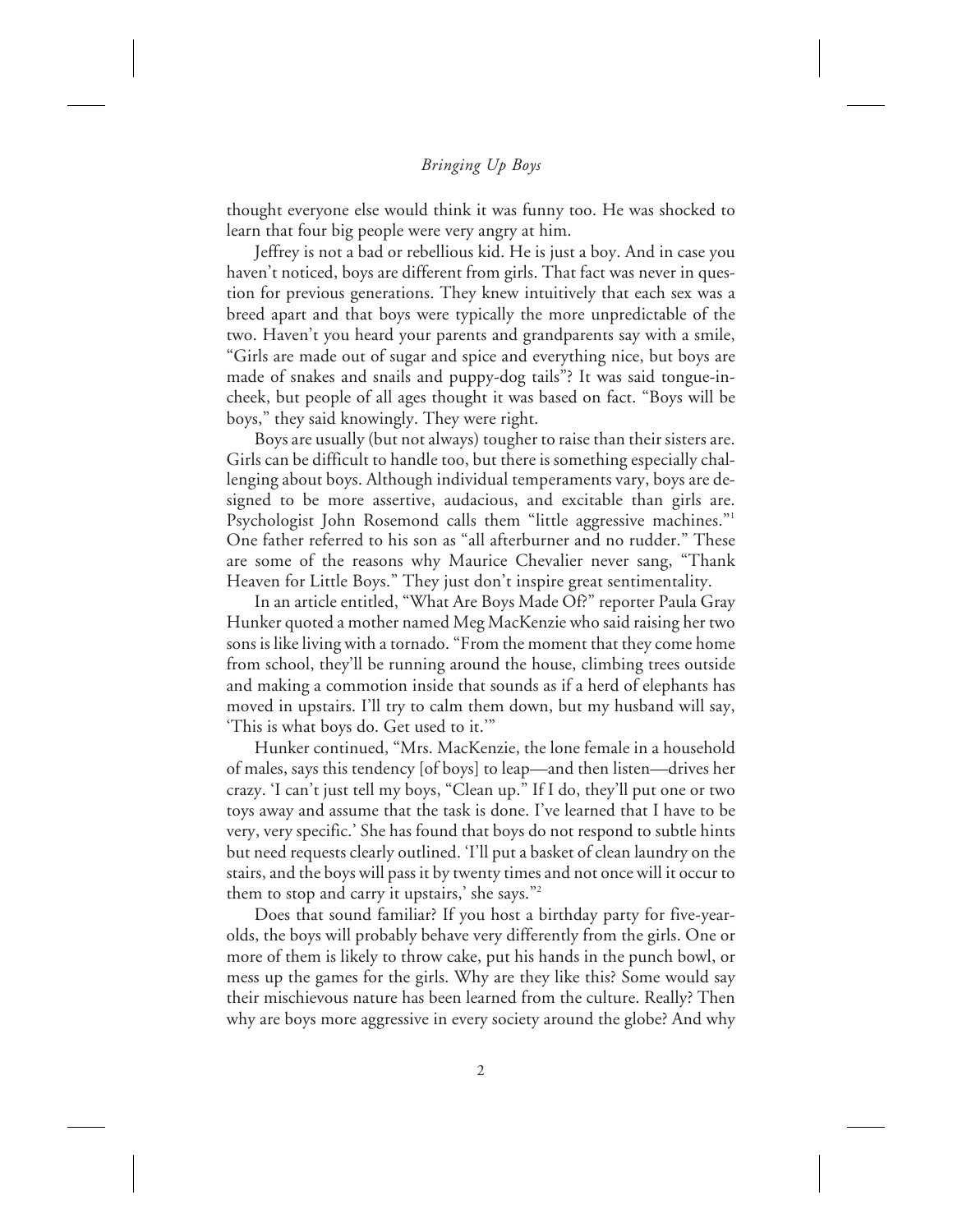did the Greek philosopher Plato write more than 2,300 years ago, "Of all the animals, the boy is the most unmanageable"? $3^3$ 

One of my favorite little books is entitled *Up to No Good: The Rascally Things Boys Do,* edited by Kitty Harmon. It is a compilation of stories told "by perfectly decent grown men" recalling their childhood years. Here are several examples that made me smile:

In seventh grade, the biology teacher had us dissect fetal pigs. My friends and I pocketed the snout of the pig and stuck it on the water fountain so that the water shot straight up out of the pig's nostrils. No one really noticed it until they were bent over just about to drink. The problem is that we wanted to stick around and see the results, but then we started laughing so hard that we got caught. We all got the paddle for that. Mark, Ohio, b. 1960

A friend and I found a coffee can of gasoline in the garage and decided to pour some down a manhole, light it, and see what would happen. We popped the manhole open, poured some gas in, and replaced the cover so that it was ajar. We kept throwing matches down but nothing happened, so we poured all the gas in. Finally, there was a noise like a jet engine starting up, and then a big *BOOM!* The manhole cover flew up and a flame shot up about fifteen feet in the air. The ground was rumbling like an earthquake, and the manhole cover crashed about twelve feet away in the neighbor's driveway. What happened was the gas ran down the sewer lines for a block or so and vaporized with all the methane in there, and blew up all our neighbors' toilets. I'm a plumber now; that's how I know exactly what happened. DAVE, WASHINGTON, B. 1952

I am blind, and as a kid sometimes I played with other blind kids. And we always found just as many, or more, ways to get into trouble as sighted boys. Like the time I was over at a blind friend's house, and he took me into the garage to show me his older brother's motorcycle. We decided to take it out for a spin. Why not? We rode down the street feeling for the curb, and at each intersection we'd stop, turn off the engine and listen, and then cross. We rode all the way to the high school track, where we could really let loose. First we piled up some dirt at the turns of the track so we'd feel the bump and know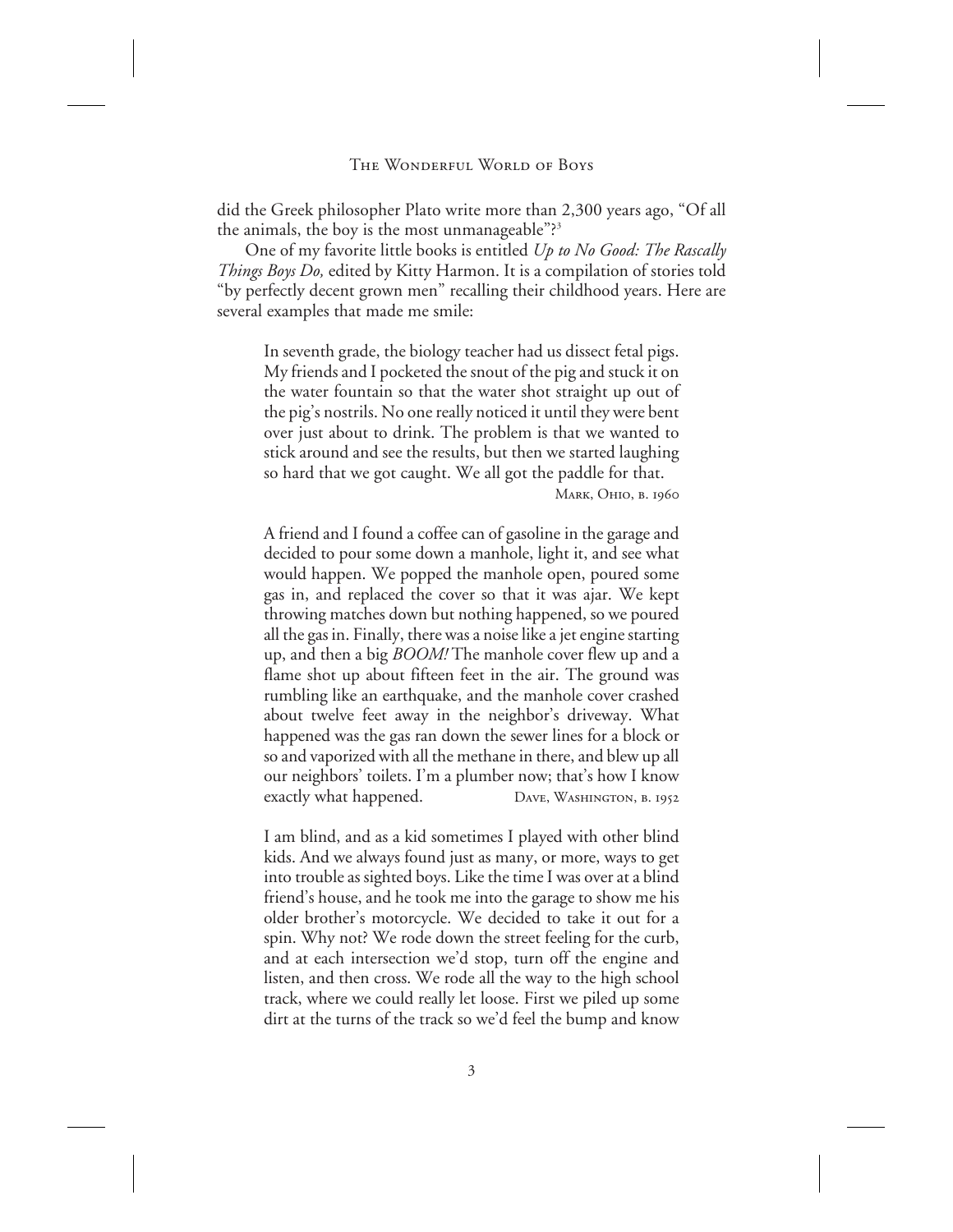# *Bringing Up Boys*

we were still on the track. Then we took off, going faster and faster and having a blast. What we didn't know was that people showed up to run on the track and were trying to wave us off. We couldn't hear them over the roar of the motocycle engine and nearly ran them over. They called the police, who showed up and tried to wave us over too, but we kept going. Finally they got their sirens and bullhorns going and we stopped. They were furious and wouldn't believe us when we explained that we hadn't seen them. We proved we were blind by showing them our braille watches, and they escorted us home. MIKE, CALIFORNIA, B. 1953<sup>4</sup>

As these stories illustrate, one of the scariest aspects of raising boys is their tendency to risk life and limb for no good reason. It begins very early. If a toddler can climb on it, he will jump off it. He careens out of control toward tables, tubs, pools, steps, trees, and streets. He will eat anything but food and loves to play in the toilet. He makes "guns" out of cucumbers or toothbrushes and likes digging around in drawers, pill bottles, and Mom's purse. And just hope he doesn't get his grubby little hands on a tube of lipstick. A boy harasses grumpy dogs and picks up kitties by their ears. His mom has to watch him every minute to keep him from killing himself. He loves to throw rocks, play with fire, and shatter glass. He also gets great pleasure out of irritating his brothers and sisters, his mother, his teachers, and other children. As he gets older, he is drawn to everything dangerous—skateboards, rock climbing, hang gliding, motorcycles, and mountain bikes. At about sixteen, he and his buddies begin driving around town like kamikaze pilots on sake. It's a wonder any of them survive. Not every boy is like this, of course, but the majority of them are.

Canadian psychologist Barbara Morrongiello studied the different ways boys and girls think about risky behavior. Females, she said, tend to think hard about whether or not they could get hurt, and they are less likely to plunge ahead if there is any potential for injury. Boys, however, will take a chance if they think the danger is worth the risk. Impressing their friends (and eventually girls) is usually considered worth the risk. Morrongiello shared a story about a mother whose son climbed on the garage roof to retrieve a ball. When she asked him if he realized he could fall, he said, "Well, I might not."<sup>5</sup>

A related study by Licette Peterson confirmed that girls are more fearful than boys are. For example, they brake sooner when riding their bikes. They react more negatively to pain and try not to make the same mistake twice. Boys, on the other hand, are slower to learn from calamities. They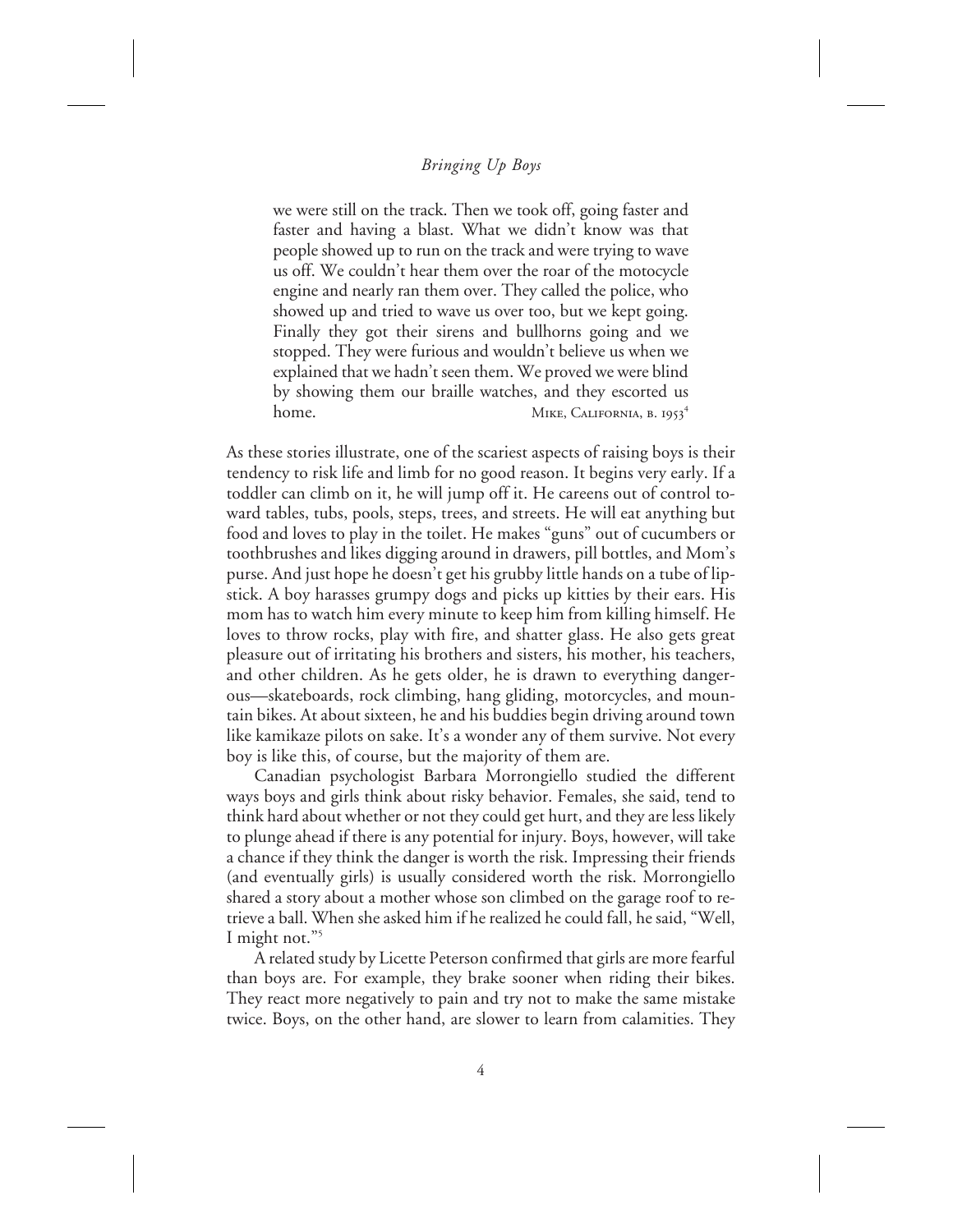tend to think that their injuries were caused by "bad luck."6 Maybe their luck will be better next time. Besides, scars are cool.

Our son, Ryan, encountered one dangerous situation after another as a boy. By the time he was six, he was personally acquainted with many of the local emergency room attendants and doctors. And why not? He had been their patient repeatedly. One day when he was about four, he was running through the backyard with his eyes closed and fell into a decorative metal "plant." One of the steel rods stuck him in the right eyebrow and exposed the bone underneath. He came staggering through the back door bathed in blood, a memory that still gives Shirley nightmares. Off they went to the trauma center—again. It could have been much worse, of course. If the trajectory of Ryan's fall had been different by as much as a half inch, the rod would have hit him in the eye and gone straight to his brain. We have thanked God many times for the near misses.

I was also one of those kids who lived on the edge of disaster. When I was about ten, I was very impressed by the way Tarzan could swing through the trees from vine to vine. No one ever told me, "Don't try this at home." I climbed high into a pear tree one day and tied a rope to a small limb. Then I positioned myself for a journey to the next tree. Unfortunately, I made a small but highly significant miscalculation. The rope was longer than the distance from the limb to the ground. I kept thinking all the way down that something didn't seem right. I was still gripping the rope when I landed flat on my back twelve feet below and knocked all the air out of the state of Oklahoma. I couldn't breathe for what seemed like an hour (it must have been about ten seconds) and was sure I was dying. Two teeth were broken and a loud gonging sound echoed in my head. But later that afternoon, I was up and running again. No big deal.

The next year, I was given a chemistry set for Christmas. It contained no explosives or toxic materials, but in my hands, anything could be hazardous. I mixed some bright blue chemicals in a test tube and corked it tightly. Then I began heating the substance with a Bunsen burner. Very soon, the entire thing exploded. My parents had just finished painting the ceiling of my room a stark white. It was soon decorated with the most beautiful blue stuff, which remained splattered there for years. Such was life in the Dobson household.

It must be a genetic thing. I'm told my father was also a terror in his time. When he was a small boy, a friend dared him to crawl through a blocklong drainpipe. He could only see a pinpoint of light at the other end, but he began inching his way into the darkness. Inevitably, I suppose, he became stuck somewhere in the middle. Claustrophobia swept over him as he struggled vainly to move. There he was, utterly alone and stranded in the pitch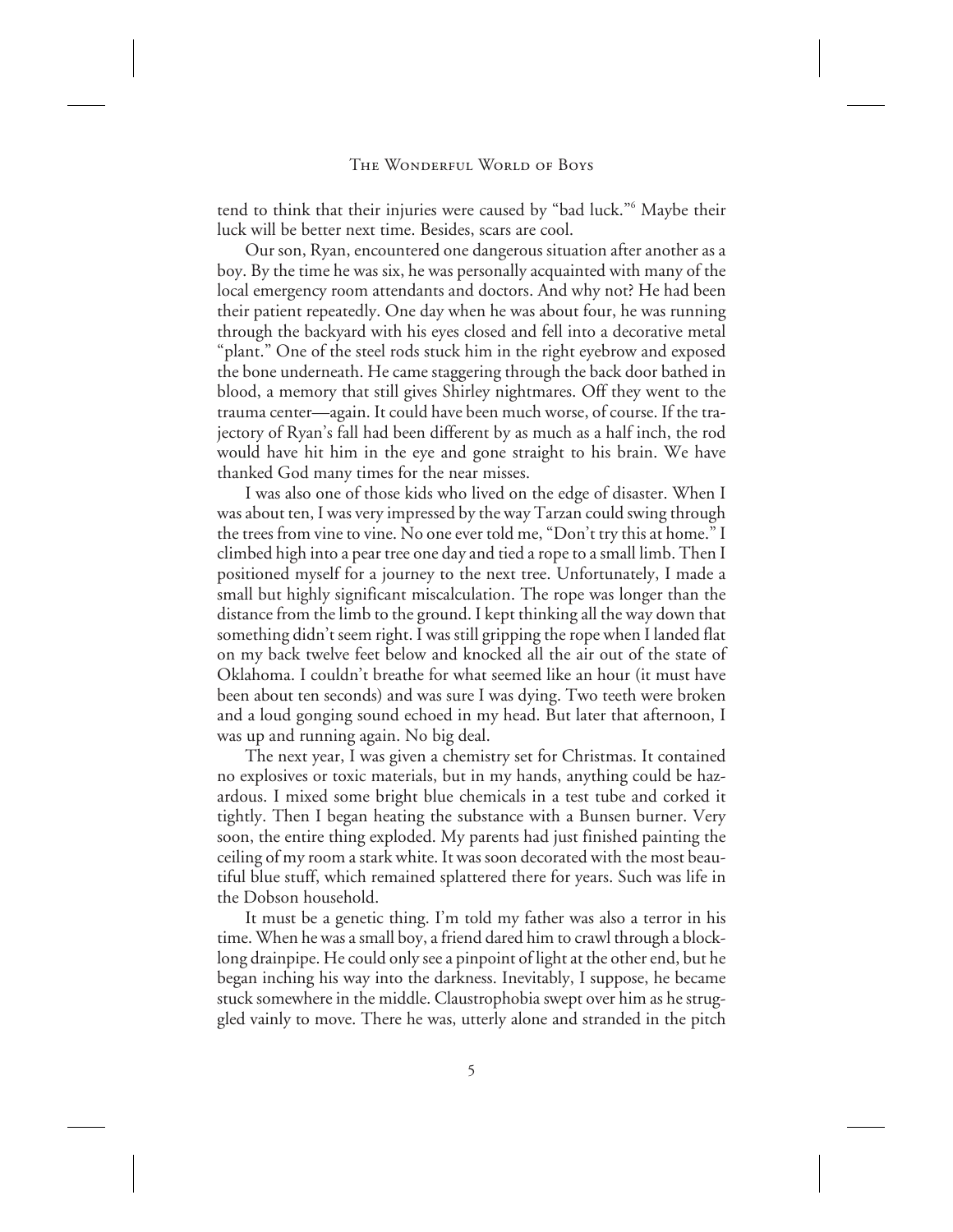### *Bringing Up Boys*

black pipe. Even if adults had known about his predicament, they couldn't have reached him. Rescue workers would have had to dig up the entire pipe to locate and get him out. The boy who was to become my dad finally made it to the other end of the drain and survived, thankfully, to live another day.

Two more illustrations: My father and all of his four brothers were high-risk kids. The two eldest were twins. When they were only three years old, my grandmother was shelling beans for the night meal. As my grandfather left for work, he said within hearing distance of the children, "Don't let the kids put those beans up their noses." Bad advice! As soon as their mom's back was turned, they stuffed their nasal passages with beans. It was impossible for my grandmother to get them out, so she just left them there. A few days later, the beans began to sprout. Little green shoots were actually growing out their nostrils. A family doctor worked diligently to dig out the tiny plants one piece at a time.

And years later, the five boys stood looking at an impressive steeple on a church. One of them dared the others to climb the outer side and see if they could touch the very highest point. All four of them headed up the structure like monkeys. My father told me that it was nothing but the grace of God that prevented them from tumbling from the heights. It was just a normal day in the life of five rambunctious little boys.

What makes young males act like that? What inner force compels them to teeter on the edge of disaster? What is it about the masculine temperament that drives boys to tempt the laws of gravity and ignore the gentle voice of common sense—the one that says, "Don't do it, Son"? Boys are like this because of the way they are wired neurologically and because of the influence of hormones that stimulate certain aggressive behavior. We will explore those complex and powerful masculine characteristics in the next chapter. You can't understand males of any age, including yourself or the one to whom you might be married, without knowing something about the forces that operate within.

We want to help parents raise "good" boys in this postmodern age. The culture is at war with the family, especially its youngest and most vulnerable members. Harmful and enticing messages are shouted at them from movies and television, from the rock-music industry, from the advocates of socalled safe-sex ideology, from homosexual activists, and from the readily available obscenity on the Internet. The question confronting parents is, "How can we steer our boys *and* girls past the many negative influences that confront them on every side?" It is an issue with eternal implications.

Our purpose in this regard will be to assist mothers and fathers as they "play defense" on behalf of their sons—that is, as they protect their boys from immoral and dangerous enticements. But that is not enough. Parents